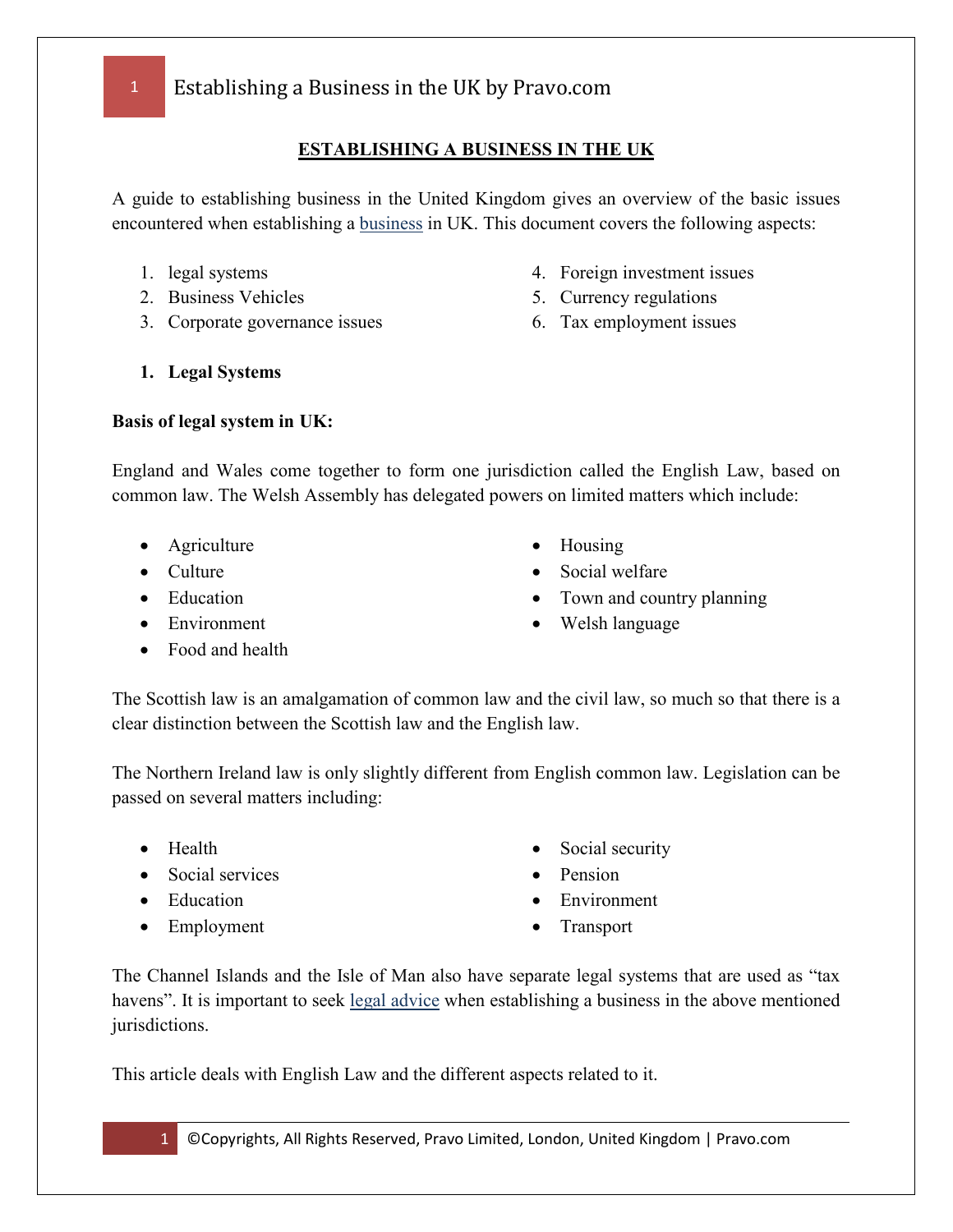### **2. Business Vehicles:**

a. Public/Private companies limited by shares:

Public companies face more regulations than private companies. Offering shares is a way to raise capital by public companies. However, private companies are a more common business vehicle. Some advantages of a limited company include:

- No liability for shareholders for company's debts
- Sale of share determines transfer of ownership
- Investors willing to <u>invest in companies</u>

On the other hand, some disadvantages include:

- Strict disclosure requirements
- Rigid capital structure
- Inability to return capital to shareholders
- Double tax charges

### **3. Limited liability partnership (LLP)**

LLPs are commonly used for advisory businesses and joint ventures and there must be at least two members of an LLP. Some of the advantages of LLP include:

- 1. No additional LLP debt liability for members except the amount of capital agreed upon.
- 2. Flexible structure.
- 3. Members can avoid double tax charge

There are also some disadvantages:

- 1. Strict disclosure requirements
- 2. Transferring ownership includes selling off the LLP business or replacing members
- **General partnership**

General partnerships are used for professional advisory businesses and each partner is an agent of the partnership. There must be at least two members at one time and partnership will cease if this doesn't happen. The main advantages include:

- 1. No registration or need for public disclosure
- 2. Flexible structure
- 3. Partners can avoid double taxation charge

Disadvantages include: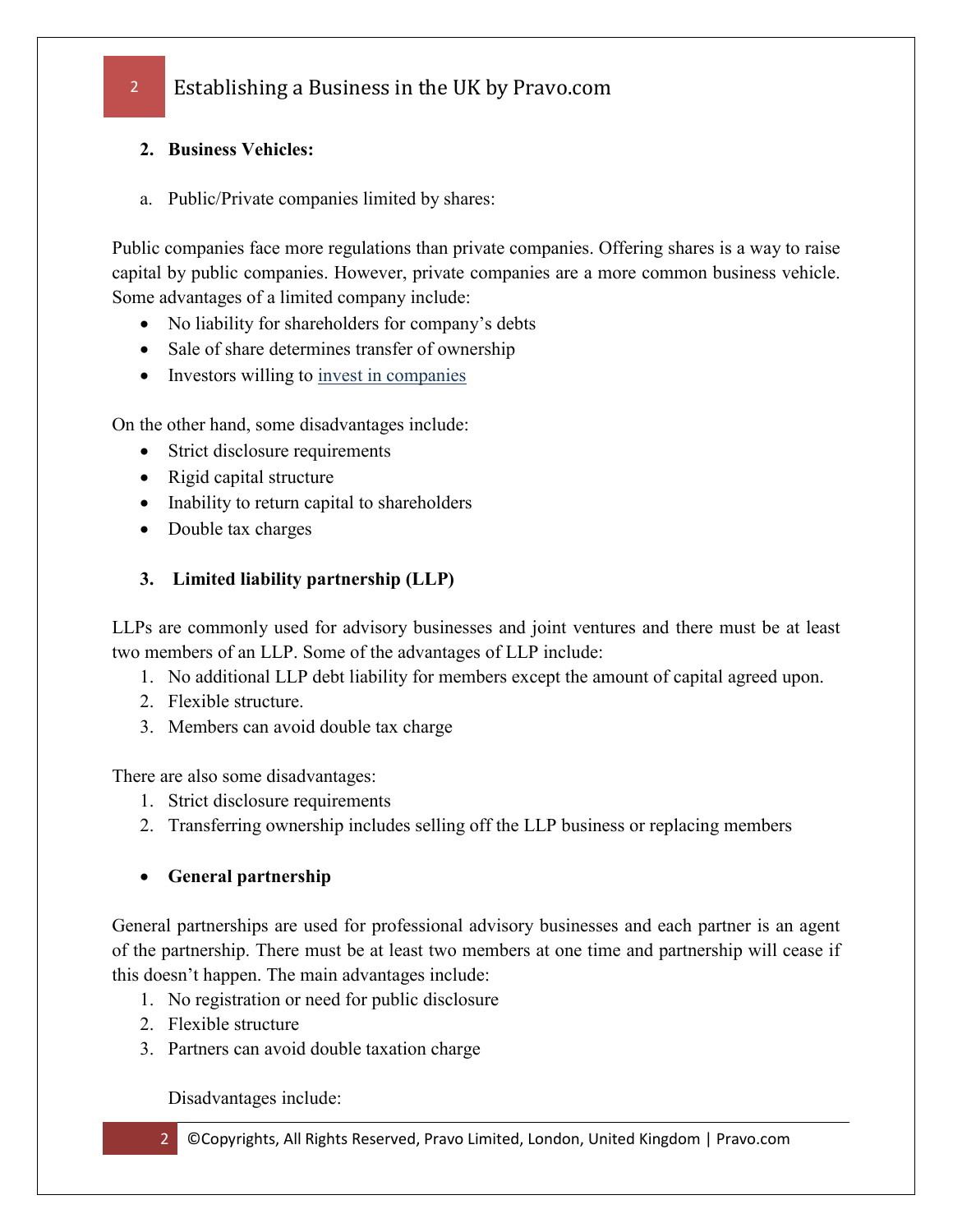- 1. One partner can incur debt on behalf of others as unlimited liability to creditors for partnership's debts.
- 2. Complications in transferring ownership
- **Other Vehicles**

Other vehicles include:

- Company limited by guarantee
- Unlimited company
- Open ended investment company
- European Company

• Limited partnerships

### **3. Establishing an international presence**

The most common approach to setting up an international business is to establish a subsidiary or joint venture in the host country. This allows for more control for the company.

### • **Establishing a subsidiary**

A subsidiary is usually a private company and is a separate legal entity from the original international company. The main advantages of this include:

- a. Complete ownership of the business
- b. Local businesses and lenders are familiar with the local business format

Disadvantages include:

- a. High upfront costs
- b. Extra layer of bureaucracy as decisions are taken by board of the subsidiary

### • **Establishing a branch**

Also known as a representative office, a branch is not a separate legal entity, but only a presence of the overseas company in the UK. The main advantages include:

- a. Inexpensive and easier to establish
- b. Minimum registration requirements
- c. Complete ownership and control of local business with decision autonomy

Disadvantages include:

- a. No separate legal personality
- b. Parent company liable for debts and obligations
- c. Local businesses may not understand overseas company structure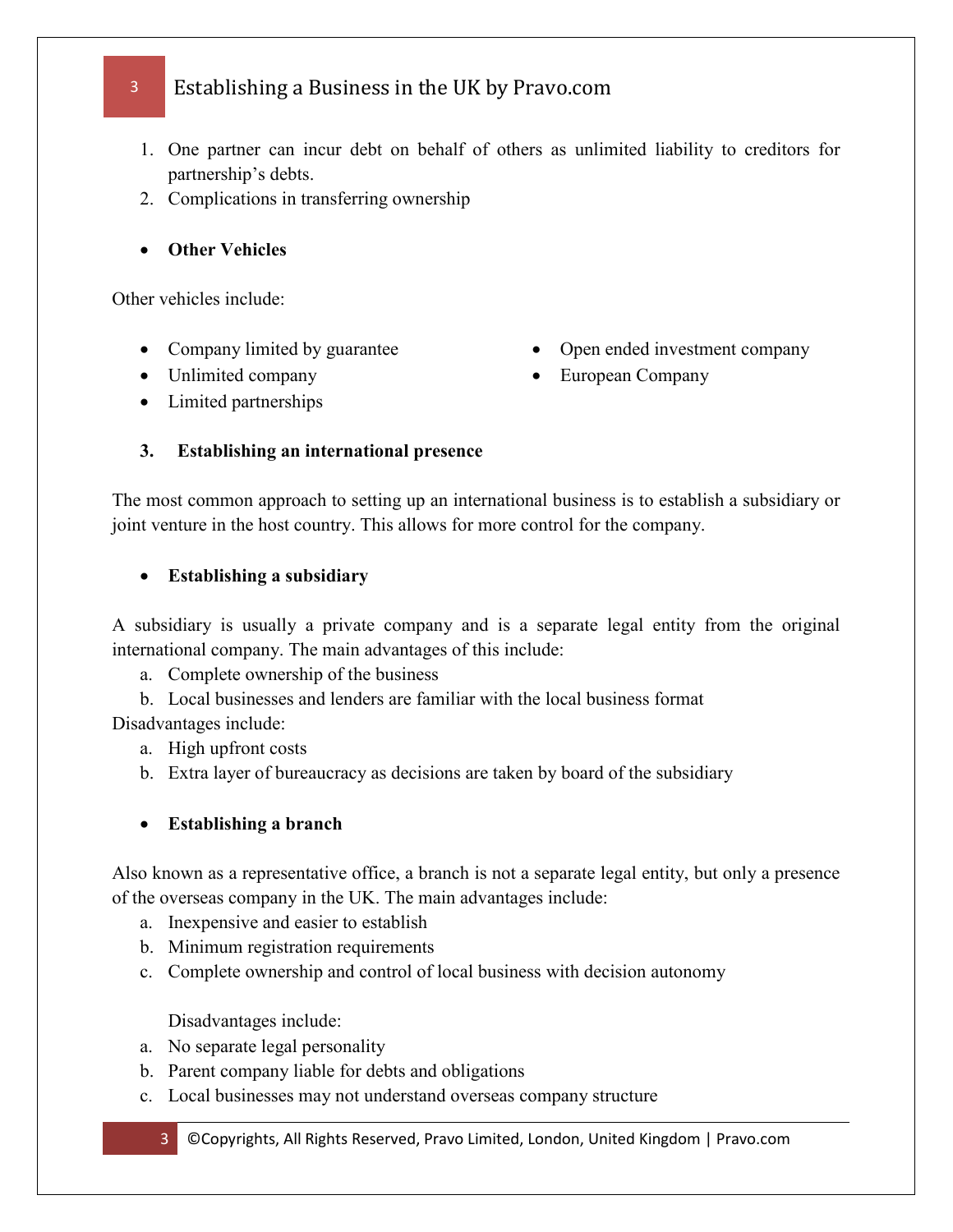- d. Few assets of the international company in UK to provide as security
- e. No autonomy in major decisions

### • **Entering into a joint venture**

A venture can take place in partnership with a local partner. The main advantages of this include:

- a. Local partner may have good local market knowledge and local contacts
- b. Easy market entry
- c. Local businesses and lenders familiar with local business format

Disadvantages include:

- a. Overseas company has a hard time delegating control to local partners
- b. Substantial upfront advisory and set up costs
- c. Lengthy negotiations for finance, management and profit sharing between local partners and overseas company partners
- **Appointing a local agent, distributor or franchisee**

An agent works on behalf of an overseas company. A franchisee uses the overseas company's names and logos. The main advantage of this includes:

- a. Less upfront and advisory costs
- b. No need to publish accounts or other corporate details
- c. Partner's local knowledge and reputation can be used by overseas party

The main disadvantages include:

- a. Heavy reliance on the local agent with no direct control
- b. Arrangement on contractual terms which will eventually end
- c. European law may overrule express provisions of the contract

### **4. Overseas company trade**

Overseas companies are able to trade through a branch, representative office, an agent, distributor or franchise. In this case, no licensing requirements are necessary. An overseas company must be registered as a UK establishment with a payable fee. Necessary things to remember include:

- 1. A copy of the constitution
- 2. Director's details
- 3. Details of authorized persons
- 4. Details of proposed UK establishments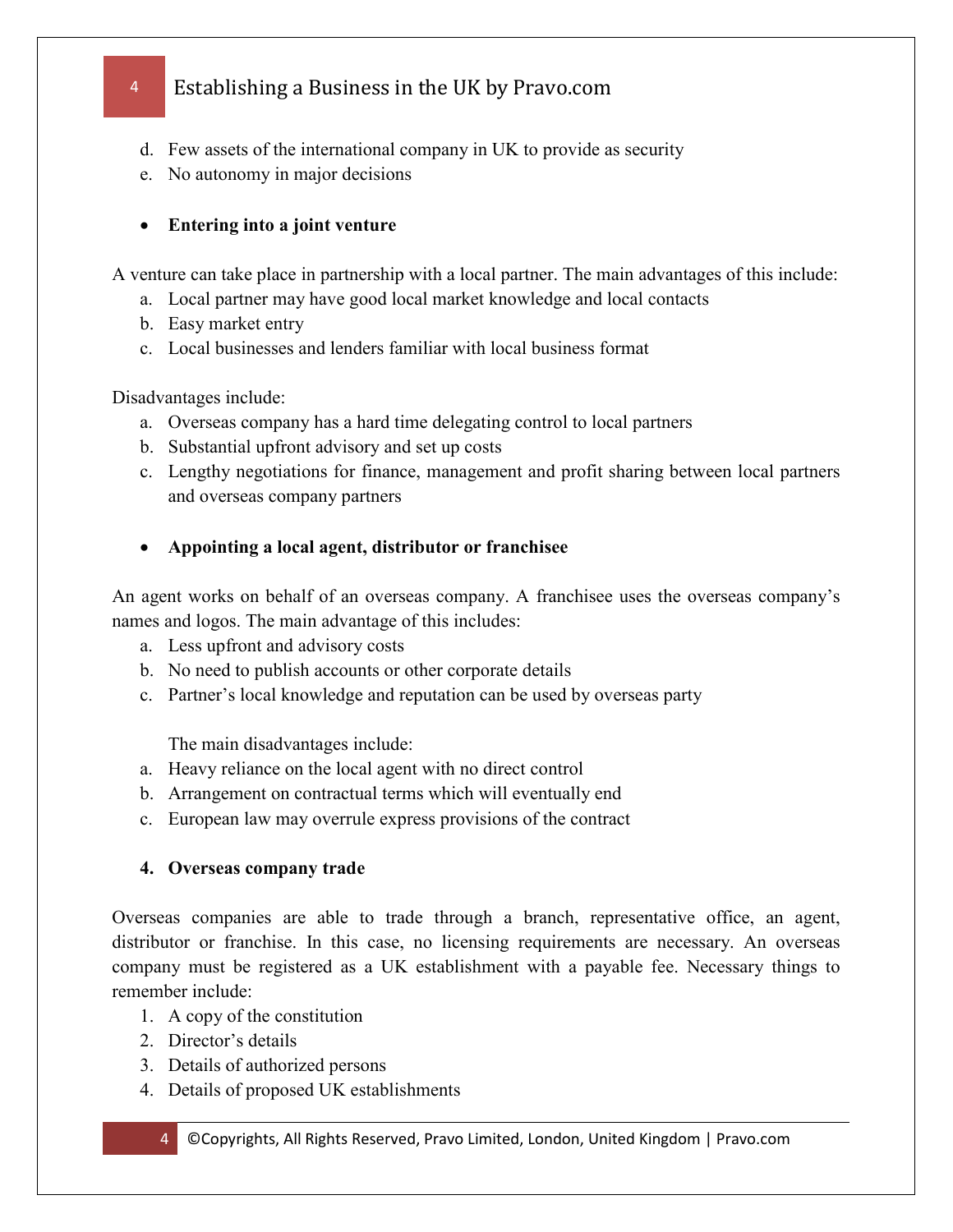Shareholders detail disclosure is not necessary and compliance with UK requirements is a must for the overseas company. Moreover, accounts must relate to the overseas company and not only the UK establishment. Once the company is registered, UK establishment can enter into a contract on behalf of the overseas company. Here, the English law applies in relation to issues such as:

- Employment
- Health and safety
- Consumer protection
- Environmental protection

- Real estate ownership

- Taxation

### **5. Partnership formalities:**

#### • **General Partnership:**

General partnerships have no particular formalities as they arise when two or more partners set up a business with a view of gaining profits. Instead of a contract, partners may develop a deed document that is based on the Partnership Act 1890 and negotiations between the partners. Partnerships do not have a separate legal personality and the assets are owned by the partners in their shares. Tax is charged on each partner's profit.

#### • **Limited partnership**

These partnerships are commonly used for private equity, investment and real estate investment funds and must be registered.

### • **Limited liability partnership (LLP)**

LLP may act as a private company and a partnership at the same time. Formalities are the same as that for a private company.

#### **6. Joint venture formalities:**

The most common structure involves the partners to hold shares in a private company limited by shares. Parties must agree on specific terms which include:

- a. Management
- b. Financing
- c. Profit sharing
- d. Employee rights
- e. Exits
- f. Anti dilution

It is common to use an LLP as a JV structure. Formalities may be the same as that for a private company, with the difference that the JV agreement does not have to be made public. JVs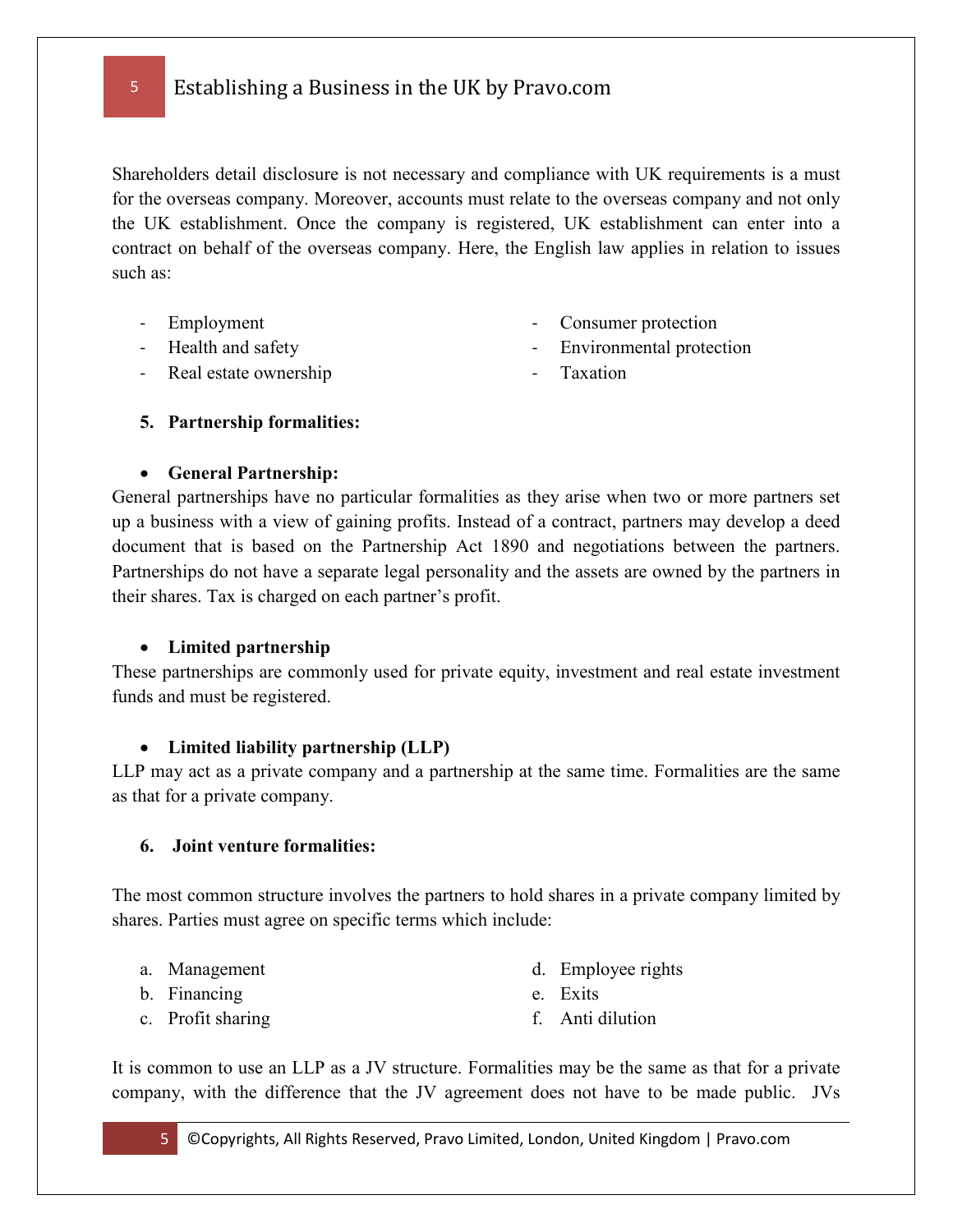consist of contractual arrangements sans the formation of a JV vehicle. Moreover, central and local governments do not enter the JVs.

### **7. Trusts:**

Important in English law, trusts are used in many situations. These include:

- Holding assets of pension funds and employee benefit schemes
- Holding assets on behalf of more than four people
- Private wealth management
- As a means of concealing identity of the company owner

The trustees hold the title to the trust's assets and must be involved in the selling and dealing with the trust assets. Trusts in the English law include:

- a. Bare trusts
- b. Discretionary trusts

#### **8. Forming a private company**

#### • **Regulatory Framework**

The Companies Act 2006 governs private companies, as the Registrar of Companies maintains the following details:

- Names, registered numbers and addresses, business details and financial information
- Information of constitutional documents and shareholder resolutions
- Information of directors and company secretaries
- Information of share capital, security, collateral granted and insolvency proceedings

#### • **Tailor-made or 'shelf company'**

Tailor made companies have no trading history and are a quicker and cheaper than setting up a new company. However, a [proper formation process](http://pravo.com/uk-corporate-services/) is in place for these. This includes sending the following to the Companies House:

- a. Form IN02: Includes the name, type of company, office address, type of constitution, directors and secretary, share capital and initial shareholders
- b. Memorandum of Association
- c. Articles of association
- d. Applicable fee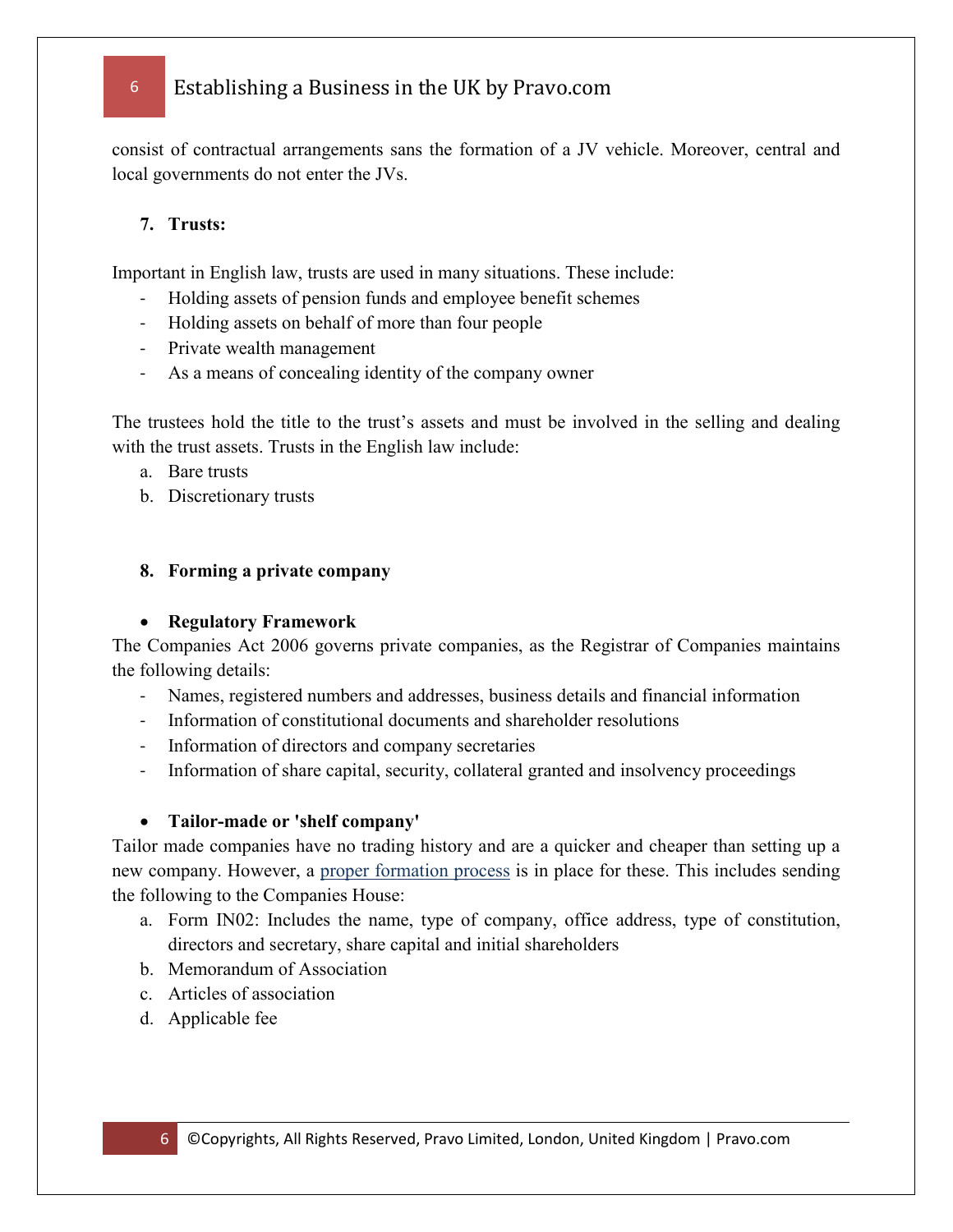Once the application is submitted, the Companies House grants a certificate of incorporation, which makes the company come into existence. Naming the company is a tricky thing which must be looked into carefully.

#### • **Company constitution**

The main constitutional document is the articles of association which includes the management's rules and shareholder's rights. There are three forms that the articles of association document can take:

- a. Standard form of articles
- b. Modified form of the model articles
- c. A company's own personalized articles

Private companies often follow the model articles, as it is the most convenient option. These articles must be filed on the public register as per the protocol.

### • **First Board Meeting**

After the company comes into existence, the directors usually hold a meeting on the following matters:

- a. Adopting a name for the business
- b. Appointing a chairman, auditors, bankers and lawyers
- c. Approving different contracts
- d. Issuing share certificates

### **9. Financial reporting**

All private limited companies, small, medium or large, need to keep accounting records. These accounts must give the true picture of the company's financial affairs such as:

- a. Balance sheet
- b. Profit and loss accounts
- c. Director's report
- d. Strategic report

Classification of the size of the company and its accounts is determined by its profits, turnover and the number of employees. Companies should have their accounts audited by professional auditors. This usually applies to large companies only.

#### **10. Trading Disclosure**

A company must display a sign with its registered name at the following locations:

a. Its registered office,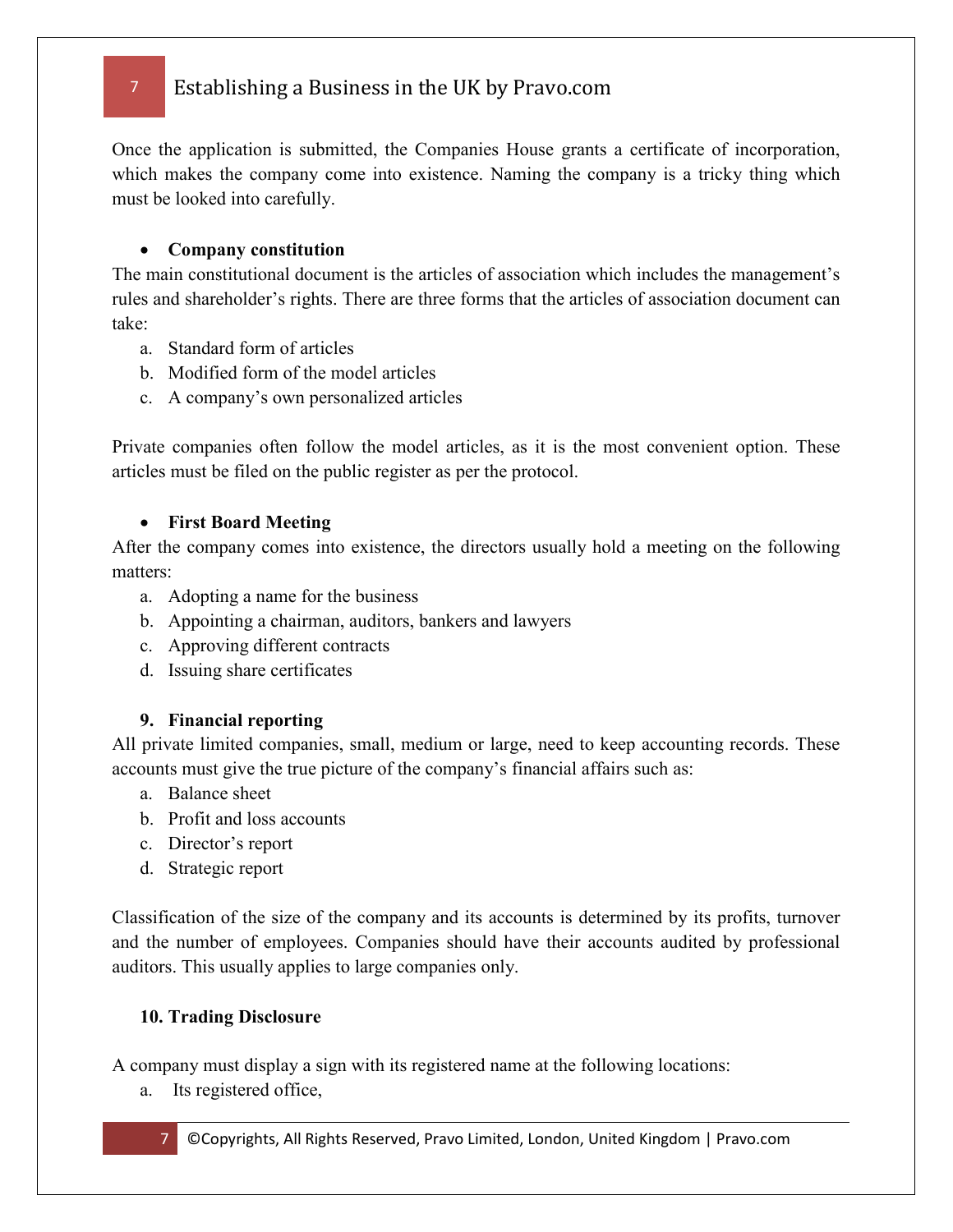- b. Any place where records can be inspected
- c. Places where it carried on its business

Company stationary and online content must show:

- a. Where the company is registered in UK
- b. Company's registration number and registered office address

### **11. Contracts and Deeds:**

### • **Contracts**

A private company's directors can execute its [contract](http://pravo.com/uk-legal-services/) in writing or through a person on behalf of the company. Moreover, employees also have the authority to do so. A contract does not have to be in writing as it can be made orally as well.

### • **Deeds**

Certain documents must take the form of a deed instead of a contract. A private company can execute a deed if:

- a. Company's seal is affixed
- b. Two directors or a director and a company secretary sign a document
- c. One director signs a document in the presence of a witness who attests this signature

## **12. Membership**

There are no restrictions on the number of members of a company. In fact, single member private companies are quite common.

### **13. Minimum capital requirements**

There is no minimum investment or minimum share capital requirement for company formation. Private limited companies, which have shares, need a share capital that can be more that zero in order to qualify.

### **14. Transfer of shares**

There are no restrictions on the transfer of shares in private companies. The legal requirement is to complete the transfer using a prescribed stock transfer form. However, a company's articles of association can put restrictions if the shares are not fully paid up for or in the transferor owes duty to the company.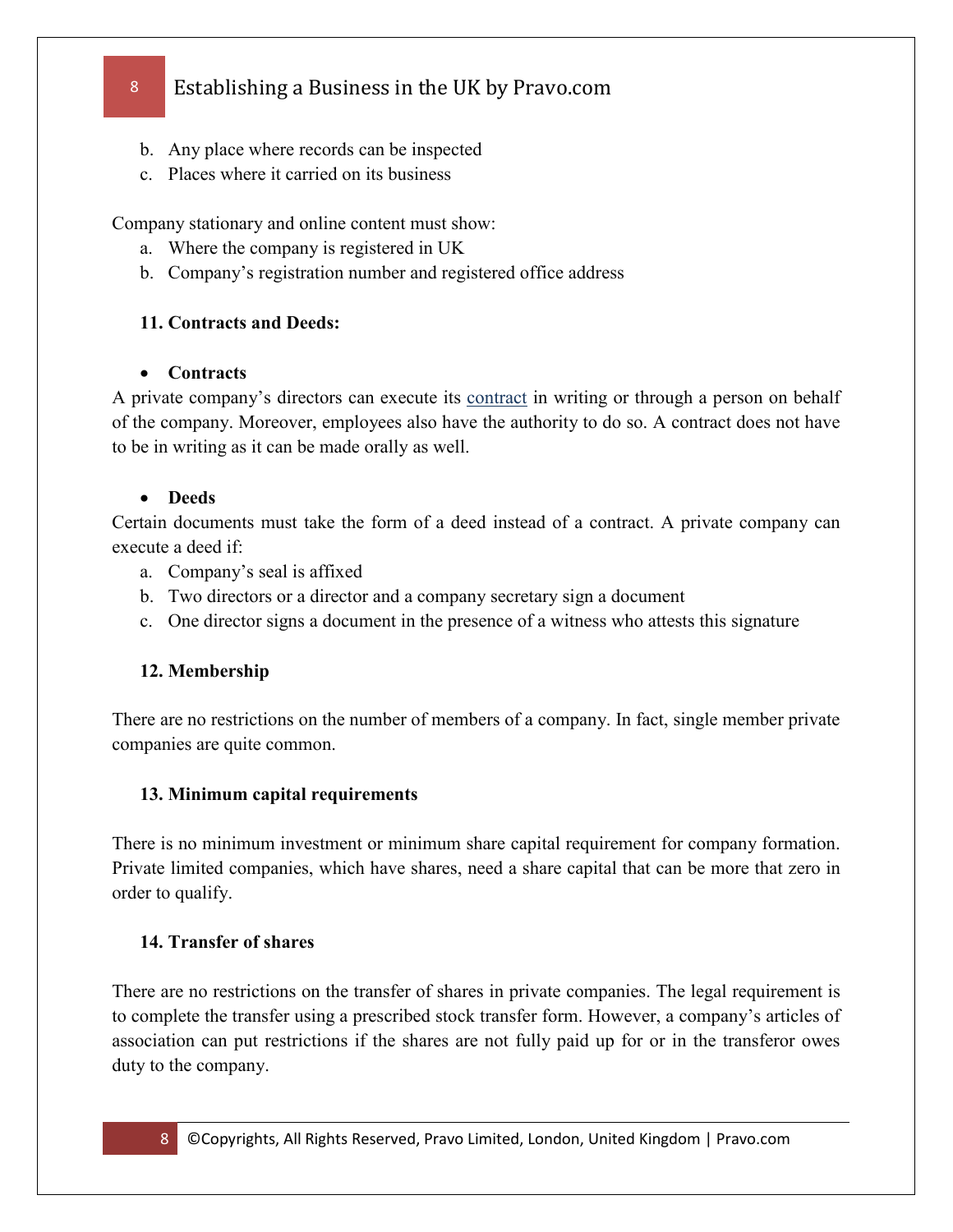In a joint venture or company with investors and shareholder managers, there are pre-emption rights or right of first offer provisions in the articles of association or the shareholders agreement. Moreover, a subsidiary cannot hold shares in its parent company.

#### • **Issue of shares**

There are statutory rights when a company issues new shares that are supposed to prevent dilution. New shares must be distributed amongst existing shareholders first.

#### **15. Shareholders and voting rights**

Protections for minority shareholders include:

• **Pre- emption rights**

Pre-emption rights protect shareholders from dilution. These rights apply to all shareholders, including those in minority.

• **Unfair prejudice and derivative claims**

If the company's affairs are conducted in a manner that is unfairly prejudicial to the members or some applicants, minority shareholders can apply to the court for relief. Alternatively, shareholders can take action against the directors who do not comply with their duties. Damages are paid to the company and not the shareholders.

#### • **Other protections**

Making claims is costly and expensive; therefore, contracts and articles often contain minority rights. These rights provide only contractual remedies and can be breached, but can be reversed if it is outside the company's powers.

#### • **Limited liability**

All shareholders have protection of limited liability. Once the full amount on the shares has been paid, they have no further liabilities with the company.

#### **16. Statutory restrictions**

There are few restrictions on quorum and voting requirements at shareholder meetings. The ones that exist are mainly structured to prevent "self – dealing". A company with only one shareholder has one quorum. Most companies' articles require a quorum of two shareholders. This basically means that a minimum of two people must be present at the meetings.

Private companies can also pass written resolutions and each shareholder has one vote. Written resolutions are the current preferred option for private companies. Company's voting rights can also vary and quorum requirements reflect these variations.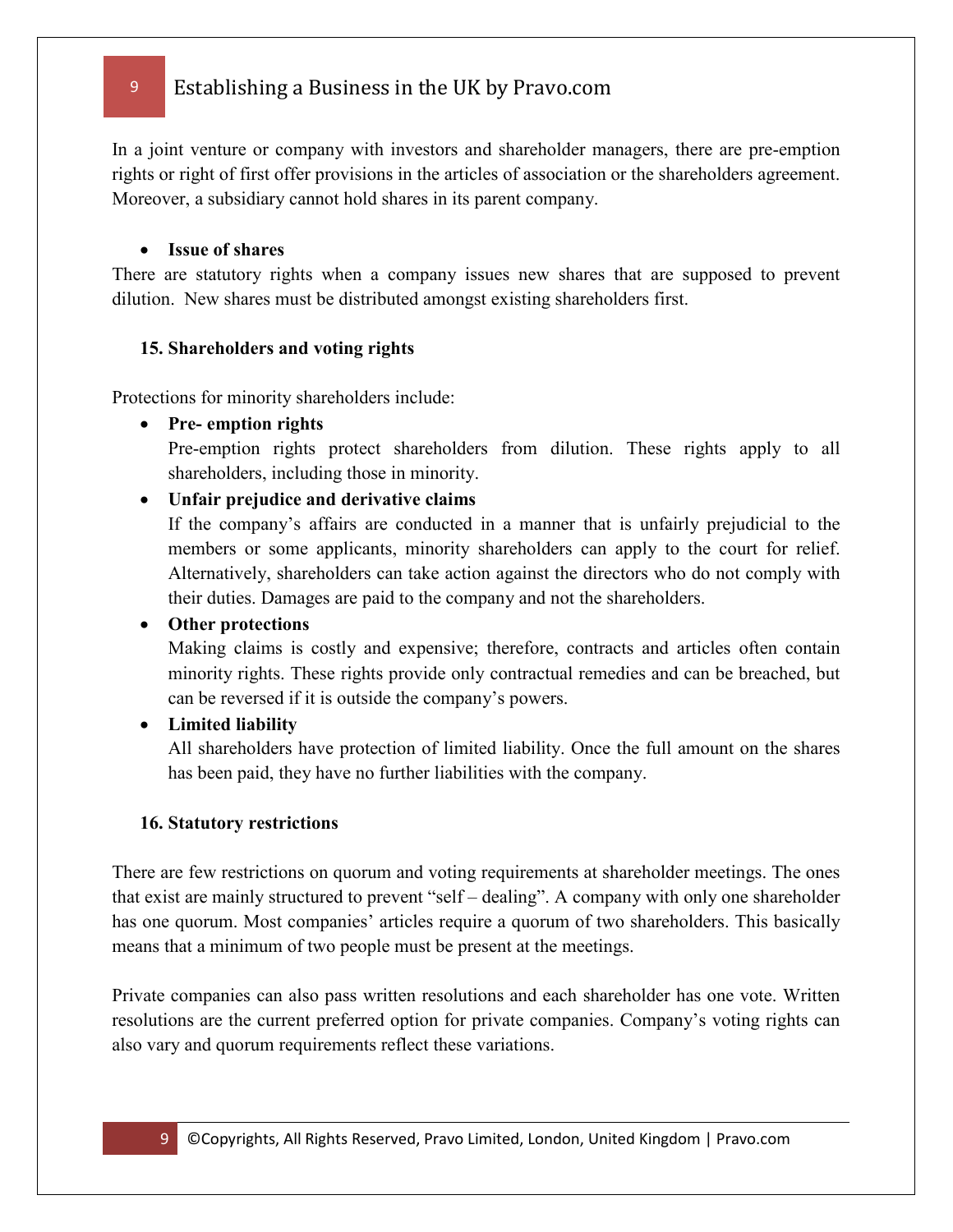#### **17. Specific voting majorities**

Common corporate actions that require approval of shareholders include:

- a. Amending company's articles of association
- b. Changing company's name
- c. Registering the company
- d. Dis-applying statutory pre-emption rights on share issuance
- e. Redeeming or repurchasing company's shares out of capital

Common corporate actions mentioned below require approval of shareholders by an ordinary resolution:

- a. Removing a director or company auditor
- b. Appointing a director
- c. Approving transactions and payments to directors, such as:
	- I. Property transactions
	- II. Loans
	- III. Service contracts
- d. Breach of director's duties
- e. Authorizing directors to allot shares
- f. Subdividing, consolidating, converting and re-denominating shares
- g. Repurchasing the company's shares
- h. Paying a non-cash dividend

#### **18. Voting majorities**

Voting majorities can be disapplied. Varying the rights of a particular class of share or category of member requires at least 75% consent of the holders and affected class. The articles require an even higher percentage. Weighted voting rights can be given a share class.

#### **19. Sectoral restrictions**

There are few restrictions on establishing a business in UK. However, companies require authorization to operate in regulated sectors such as:

- a. Banking and financial sector
- b. Defense
- c. Media, broadcasting and telecommunications
- d. Energy and water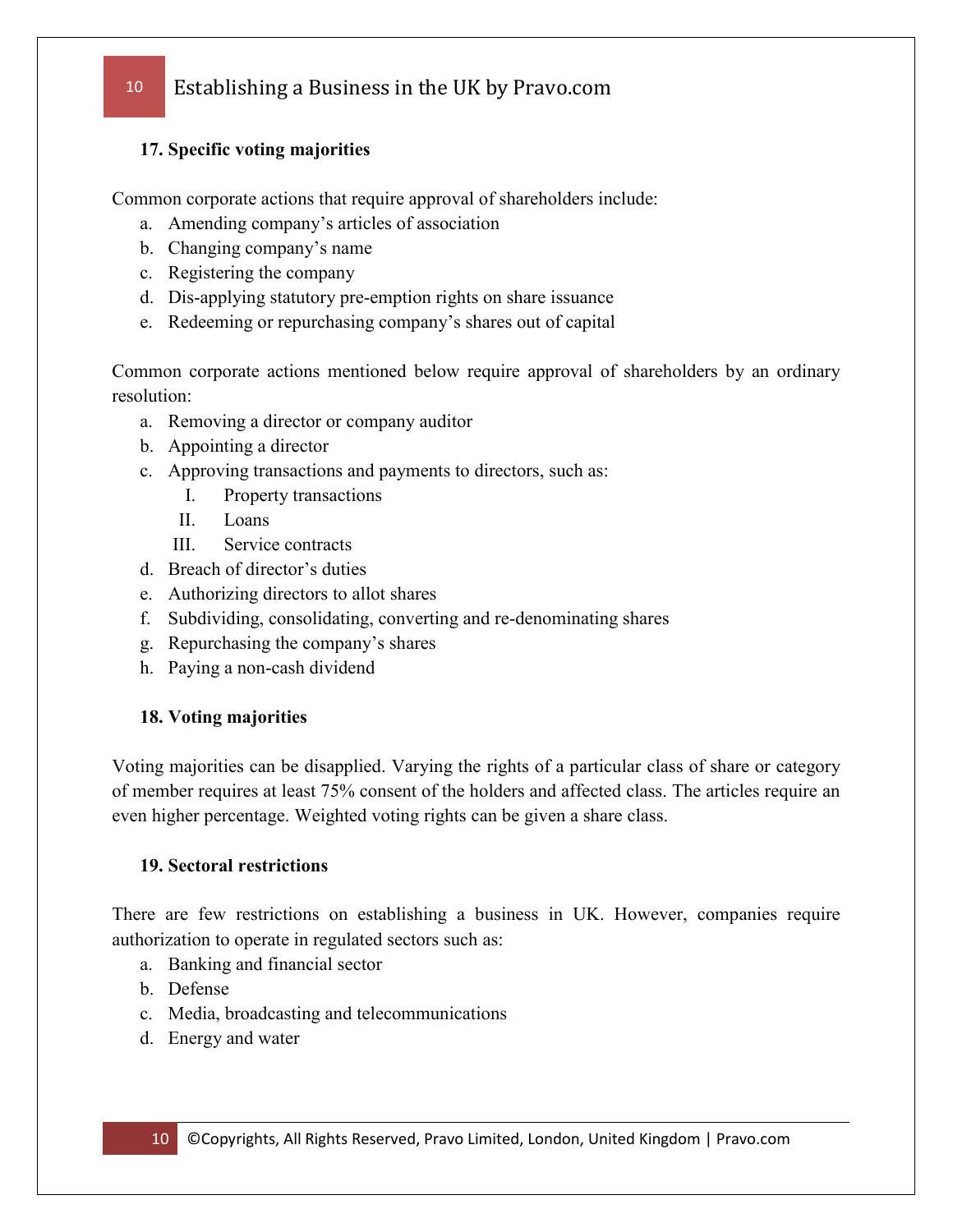The company needs to register before entering any of these sectors. Other sectors require licenses, permits and government permits, in order to operate. The government gives the permission, based on the stability of the shareholders.

#### **20. Foreign investment restrictions**

There are no statutory restrictions on companies having foreign shareholders.

#### **21. Exchange control or currency regulations**

The UK imposes financial and trade sanctions that prohibit funding or dealing with assets of individuals and entities. There are also strict anti-money laundering and counter terrorism regulations that prevent access to illegal funding.

#### **22. Restrictions on foreign ownership**

There are no restrictions on foreign ownership or occupation of real estate or on foreign guarantees or security for ownership or occupation.

#### **23. Directors**

Minimum age of a director is 16 years, while there is no maximum limit. Corporate bodies can serve as directors of a company. Court can issue disqualification of a director for two to fifteen years. Disqualification takes place if directors commit serious or constant breaches of company or law. Although there is not maximum number of directorships to be held, a person may encounter difficulty in carrying out due duties of each.

The following details of directors are needed in the public register:

- a. Name
- b. Service address in UK
- c. Country of residence
- d. Nationality
- e. Business occupation
- f. Date of birth
- g. Registered number
- h. Place of registration
- i. Legal form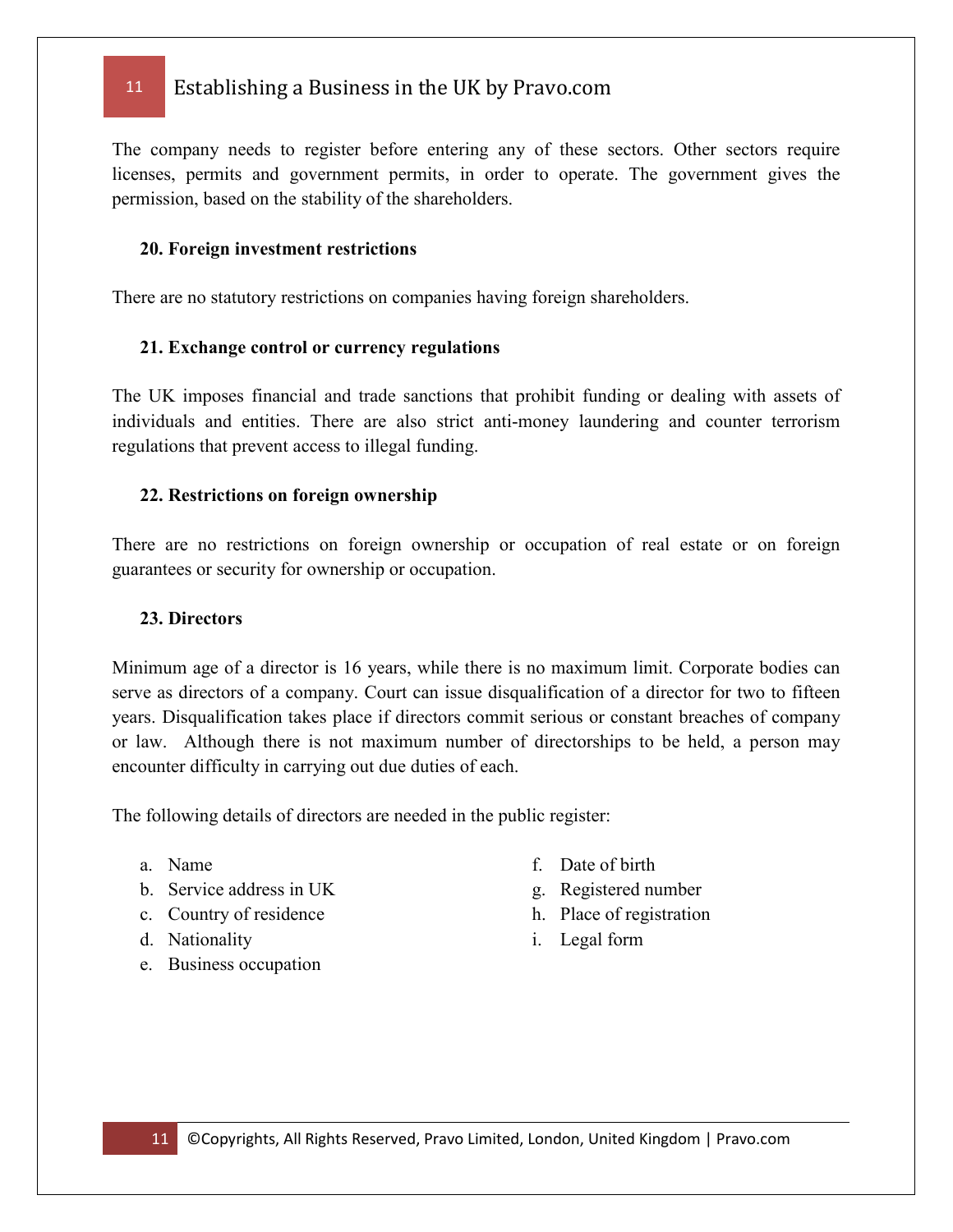### **24. Board composition**

UK company boards are usually unitary. Two-tier and multi-tier boards are used but are purely internal.

### • **Number of directors or members**

A public company must have at least two directors and a private company must have at least one director. A public company must also have a qualified company secretary, whereas a private company can have a secretary, but it's not mandatory and the secretary need not be qualified. Every company should have at least one director who is a natural person.

### • **Employee representation**

Employees have no right to representation on the board of a UK company. However, directors must respect the interests of the company's employees.

### **25. Re-registering as a public company**

In the UK, a public company is a type of a legal entity that is different from a private company. The title public company does not necessarily mean that the company's shares are publicly traded. A more appropriate term to be used is quoted company, or listed company.

#### • **Membership**

There is no maximum number of members for a public company and public companies only need one member. This changes if the company's shares are listed on a regulated securities exchange.

#### • **Share capital**

A public company must have a minimum share capital of GB £50,000, where quarter of the nominal value of these shares has been paid to the company. When these requirements are satisfied, the company is issues trading certificates. A company wishing to list its shares on a regulated securities exchange must issue 25% of its issued shares in the public hands.

### • **Other requirements**

Public companies differ from private companies. Public companies:

- a. Should have at least two directors
- b. Must have a qualified secretary
- c. Cannot operate without a trading certificate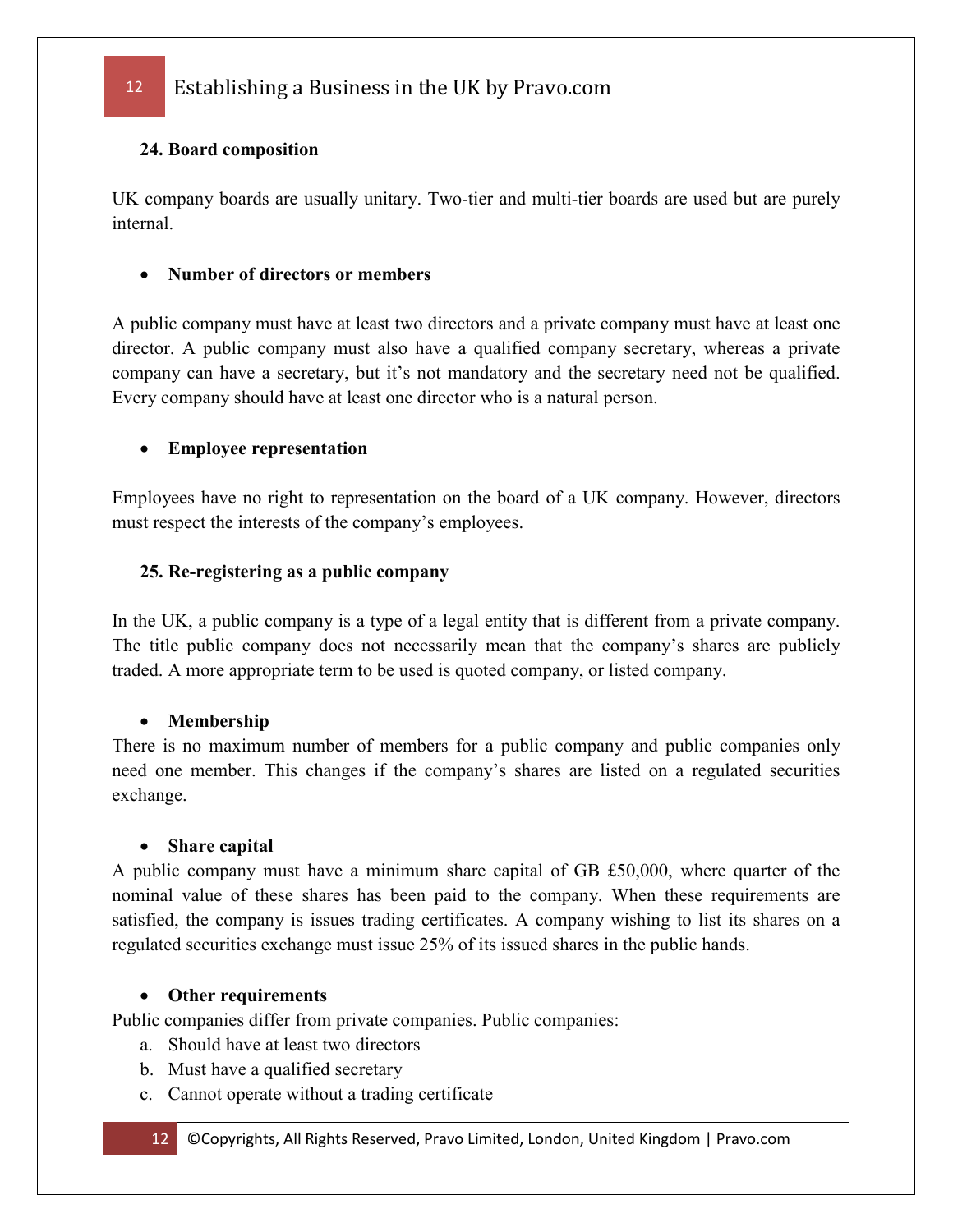- d. Must pass shareholder resolutions in general meetings
- e. Can redeem or repurchase shares using profits
- f. Cannot give financial assistance to someone to acquire shares
- g. Cannot file abbreviated accounts
- h. Must audited accounts
- i. Have six months to file their accounts
- j. Must obtain shareholders' approval to issue new shares.
- k. Must obtain an independent valuation to issue shares
- l. Must obtain a court order to reduce share capital.
- m. Must hold an annual general meeting (AGM)

### **26. Taxes**

The main taxes applicable to different sectors are as follows:

#### • **Corporation tax on profits**

A UK tax resident company has to pay tax on its profits. Moreover, provided some conditions are met, a UK tax company can apply to be exempted from tax for all its foreign branches. These taxable profits include profits derived from income and gains from capital transactions.

An overseas company with a UK permanent establishment is subject to UK corporation tax on all profits that are derived from any trade that is carried through the establishment. These taxes are subject to corporate income tax.

#### • **Value added tax**

VAT is a sales tax that is chargeable in accordance with the EC legislation and certain UK implementing measures. A branch or subsidiary of an overseas business which has a place of belonging in the UK must register in the UK.

VAT is charged on all supplies of goods and services that are made in the UK by a taxable person in the course of its business. VAT is also chargeable on the importation of goods into the UK from outside the EU. There are three main categories of supply for UK VAT purposes:

- a. Standard rated
- b. Zero rated
- c. Exempt

From 1<sup>st</sup> January 2015, new rules apply to the supply of digital services by persons outside the UK to consumers in the UK.

#### • **Payroll taxes**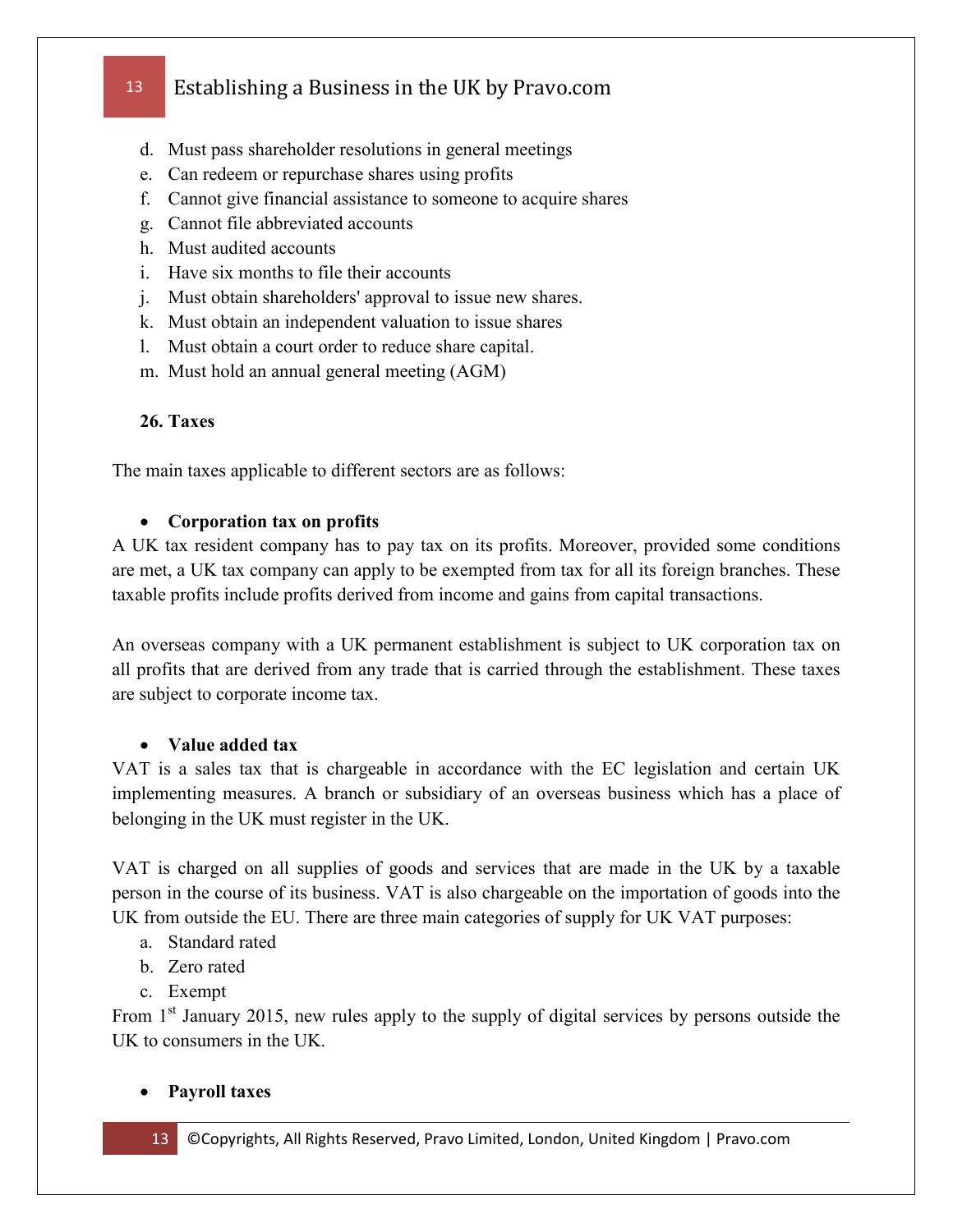A branch or subsidiary of an overseas business which employs individuals to work in the UK will be required to deduct income tax under the pay as you earn system, from all payments of salary and bonuses made to those individuals. Social security payments are also payable by the employee and the employer. The employer deducts the employee's contribution from payments of salary to the employee.

Currently employer's NICs are charged at the rate of 13.8% of the gross salary paid to the employee.

#### • **Stamp duty and stamp duty land tax**

Stamp duty is payable at the rate of 0.5% on instruments effecting transfers of company shares, marketable securities and some transfers of interests in partnerships.

Stamp duty land tax is payable at a range of rates on transactions involving the transfer or creation of an interest in UK land or real estate and on transfers of interests in propertyinvestment partnerships.

#### **27. Circumstances under which a business becomes liable to pay tax**

When an overseas company carries business in the UK, it is subject to UK corporation tax on profits. A UK tax resident subsidiary is subject to UK corporation tax on its worldwide profits. A non- resident company pays tax only on the profits that are attributed to the permanent establishment.

#### • **Tax resident**

A company is tax resident in the UK if it is incorporated in the UK or managed and controlled from the UK.

#### • **Non-tax resident**

Non-tax resident companies with a permanent establishment in the UK are liable for UK corporation tax on income profits of that establishment and gains from the disposal of assets situated in the UK and used in the trade of the establishment.

#### **28. Tax position**

Sending home profits from a subsidiary is most commonly done by way of dividends. Dividends can only be paid out of realized profits after deduction of losses. A dividend paid by a UK resident company is made out of post-tax profits. Profits earned by a branch can be sent to the parent compaby without withholding any tax.

#### **29. Thin capitalization rules and transfer pricing rules**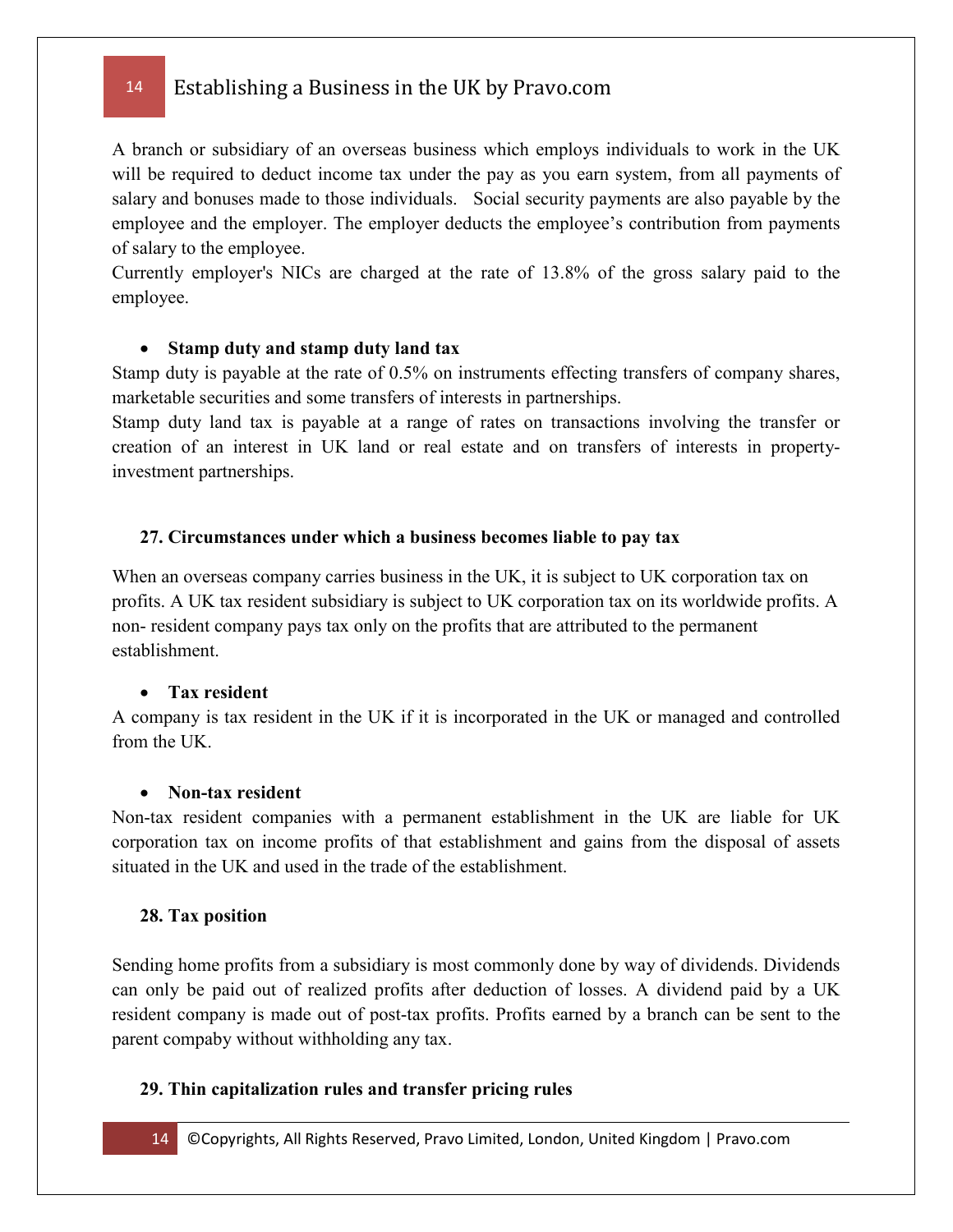Thin capitalization rules apply when a company borrows money from a partner on nonmarketable terms. In this case the ability to deduct interest payments is restricted.

Transfer pricing applies where:

- A transaction takes place between two people
- One person participates in the management of the other party or in the management of both the affected parties
- Terms of transaction differ from those of independent parties
- Actual terms of transaction confer an advantage in relation to UK tax

#### **30. Grants and tax incentives**

Limited funding is available to UK and overseas companies operating in the UK. Funding focuses on supporting research and development in high-tech centers. Tax incentives are also available to support business innovation including:

- R&D credits
- Patient Box
- Enterprise zones throughout England and Wales

#### **31. Employment**

The UK employment law is based on contract, statute and EU law.

#### • **Contract of employment**

All employees in the UK work under a contract of employment. A written [employment](http://www.lifecareer.com/) contract is not required but is used to ensure the clear intentions of both the parties to protect the employees and employer's position. Employees are entitled to be paid at least the national minimum wage to be reviewed on an annual basis. Employees are also entitled to statutory sick pay. There is no legal obligation to provide medical insurance to employees.

#### • **Working time and holidays**

Working time and holidays are regulated under the Working Time Regulations 1998. Employees cannot be required to work for more than 48 hours per week. Employees are entitled to a minimum of 5.6 working weeks' holiday each year, which may include eight UK public holidays.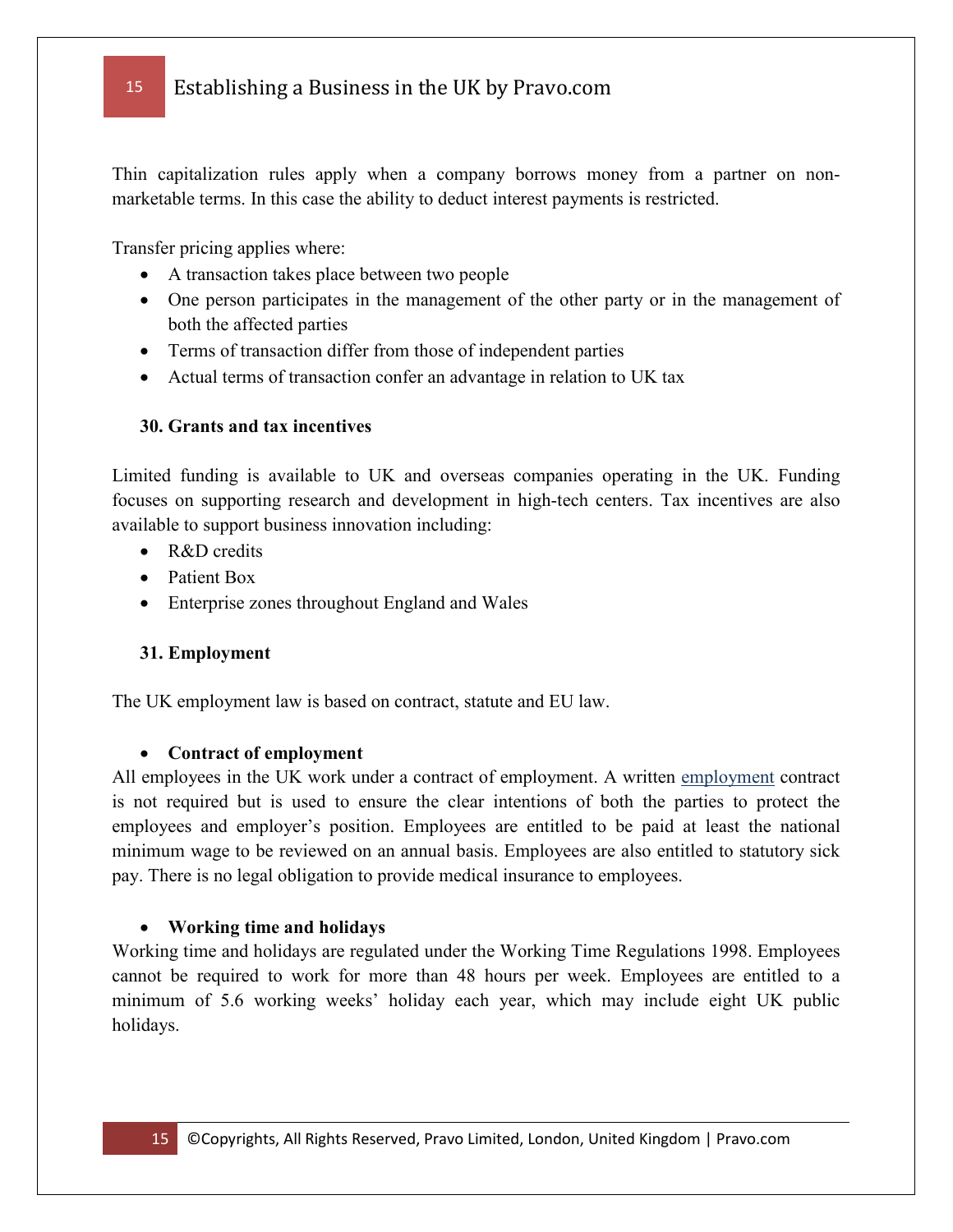#### • **Family friendly rights**

Employees may have rights to maternity and paternity leave and pay, adoption leave and pay and shared parental leave and pay.

#### • **Flexible working**

Employees who have 26 weeks of continuous employment can make a flexible working request to their employers. Employees can make one request each year. Flexible working means any patterns of work outside the employer's standard. If the employer refuses the request, it must be based on one or more of the eight prescribed grounds. Part time employees must also be given the pro-rates benefits that they deserve.

#### • **Workplace pensions**

Employers in UK will be obliged to enroll eligible workers into qualifying workplace pension scheme. Eligible workers have the right to opt out of their workplace pension, but must be automatically re-enrolled every three years.

Employers must make a minimum contribution which stands at 1% of the worker's qualifying earnings.

#### • **Termination of employment**

There is no employment at will in the UK. Employment can be ended by giving notice or in limited and very exceptional circumstances with immediate effects. The notice period depends on the employee's length of service:

- a. One week's notice for one month's to two years of service
- b. One week's notice per year of service for employees with more than two years of service

Contractual notice periods can be greater than the statutory minimum. If a contractual notice period is shorter, the statutory minimum applies instead. If an employee is made redundant, he is entitled to a statutory redundancy payment, provided that he has been employed for at least two years. After two years' service, an employee has a right not to be unfairly dismissed. Compensation for unfair dismissal comprises two elements:

- A basic award
- A separate award to compensate the employee for loss of income

Non-compete and other post-termination restrictions are not generally enforceable for being in restraints of trade. However, an employer can enforce these restrictions if they protect a legitimate business interest of the employer, go no further than is required and are reasonable in scope.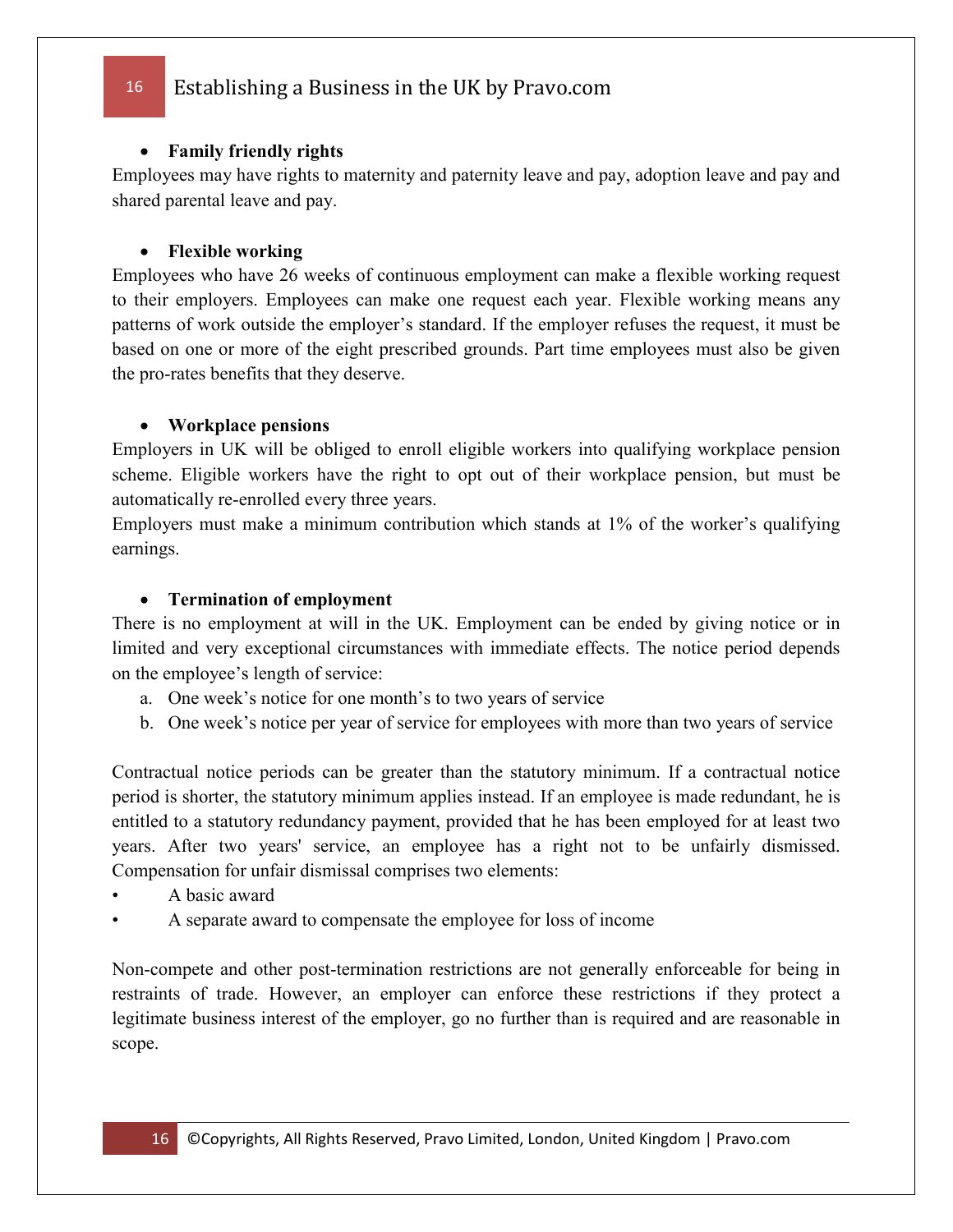### • **Discrimination**

The equality act 2010 protects employees and workers from discrimination on the basis of protected characteristics:

- a. Age
- b. Disability
- c. Marriage and civil partnership
- d. Pregnancy and maternity
- e. Race, religion or belief
- f. Sex and sexual orientation

### • **Wrongdoing**

Under the Public Interest Disclosure Act 1998, a worker can make a "protected discloser" regarding his employer. This means that a disclosure concerning a potential criminal offence or wrongdoing. An employee who makes a protected disclosure cannot be dismissed, selected for redundancy or subjected to any other harm as a result of making the disclosure.

### • **Transfer of a business**

The Transfer of Undertakings Regulation 2006 applies to many mergers, acquisitions, outsourcings and changes to service providers in the UK. This regulation provides that on a transfer of a business or a change of service provider, employees working in the transferred business or service arrangement transfer to the new owner or service provider on the same terms and conditions of employment.

Key consequences of TUPE are as follows:

- A buyer cannot just buy the assets of a company to avoid taking on new employees
- A company must be careful when outsourcing as the employees may transfer to the service provider
- A company must also be careful when ending outsourcing as it may have to take on some of the service provider's employees
- The transferor and transferee must inform all affected employees and trade unions

### **32. Prior approvals for foreign nationals**

Non- EU nationals require a work permit in order to work in the UK. Non –EEA nationals travelling to the UK to work must obtain a visa for the UK. The UK operates in a points- based immigration system structured around five tiers. All employers in the UK must obtain and maintain records of their workers' right to work in the UK. Failure to maintain these records can lead to both civil and criminal liability.

### **33. Proposals for reform:**